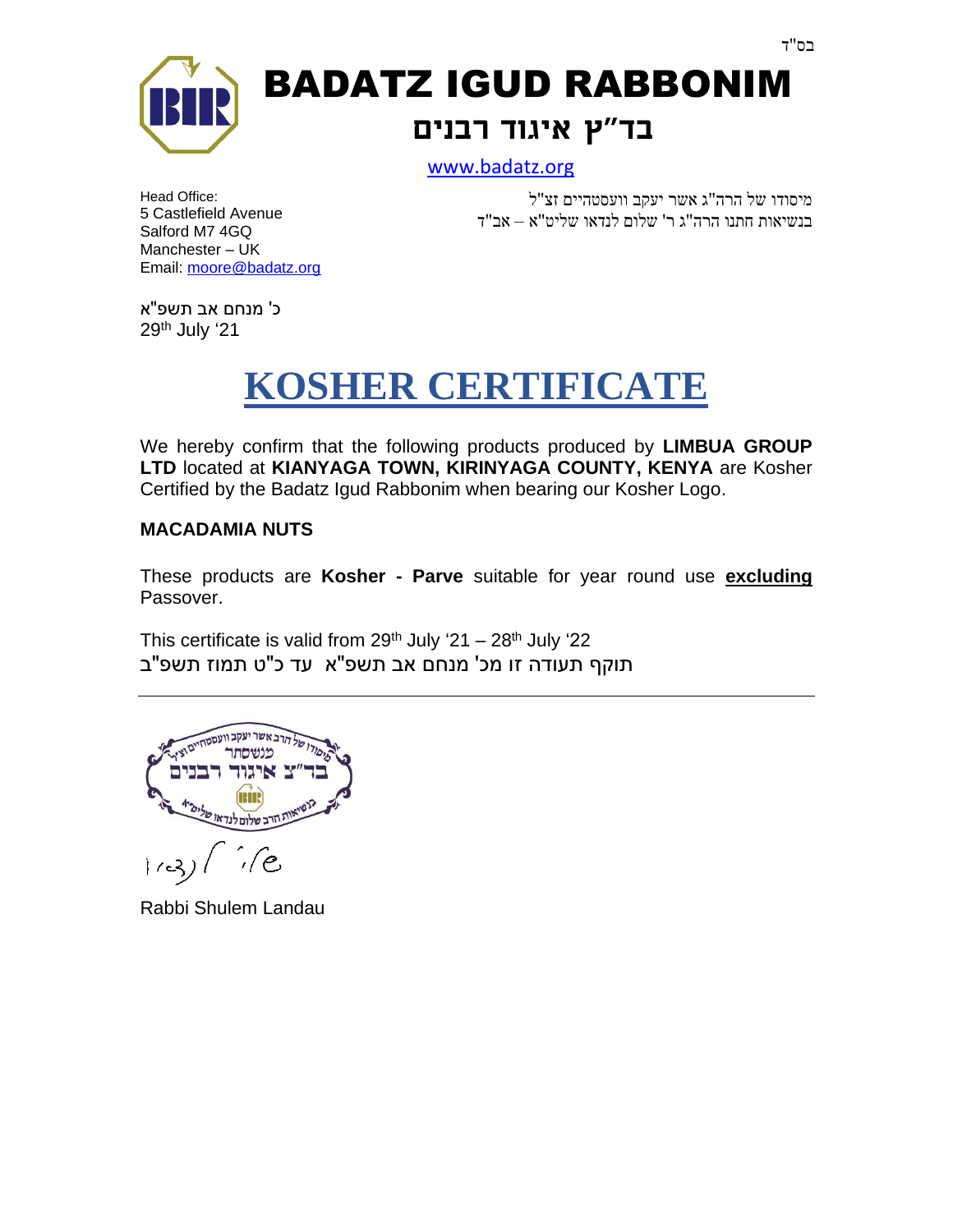

BADATZ IGUD RABBONIM **בד"ץ איגוד רבנים**

[www.badatz.org](http://www.badatz.org/)

Head Office: 5 Castlefield Avenue Salford M7 4GQ Manchester – UK Email: [moore@badatz.org](mailto:moore@badatz.org)

 מיסודו של הרה"ג אשר יעקב ו ועסטהיים זצ"ל בנשיאות חתנו הרה"ג ר' שלום לנדאו שליט"א – אב"ד

כ' מנחם אב תשפ"א  $29<sup>th</sup>$  July '21

# **KOSHER CERTIFICATE**

We hereby confirm that the following products produced by **LIMBUA GROUP LTD** located at **KITHUNGURURU TOWN, EMBU COUNTY, KENYA** are Kosher Certified by the Badatz Igud Rabbonim when bearing our Kosher Logo.

### **MACADAMIA NUTS**

These products are **Kosher - Parve** suitable for year round use **excluding** Passover.

This certificate is valid from  $29^{th}$  July '21 –  $28^{th}$  July '22 תוקף תעודה זו מכ' מנחם אב תשפ"א עד כ"ט תמוז תשפ"ב

בשלום לנדאו'  $\epsilon$ 

Rabbi Shulem Landau